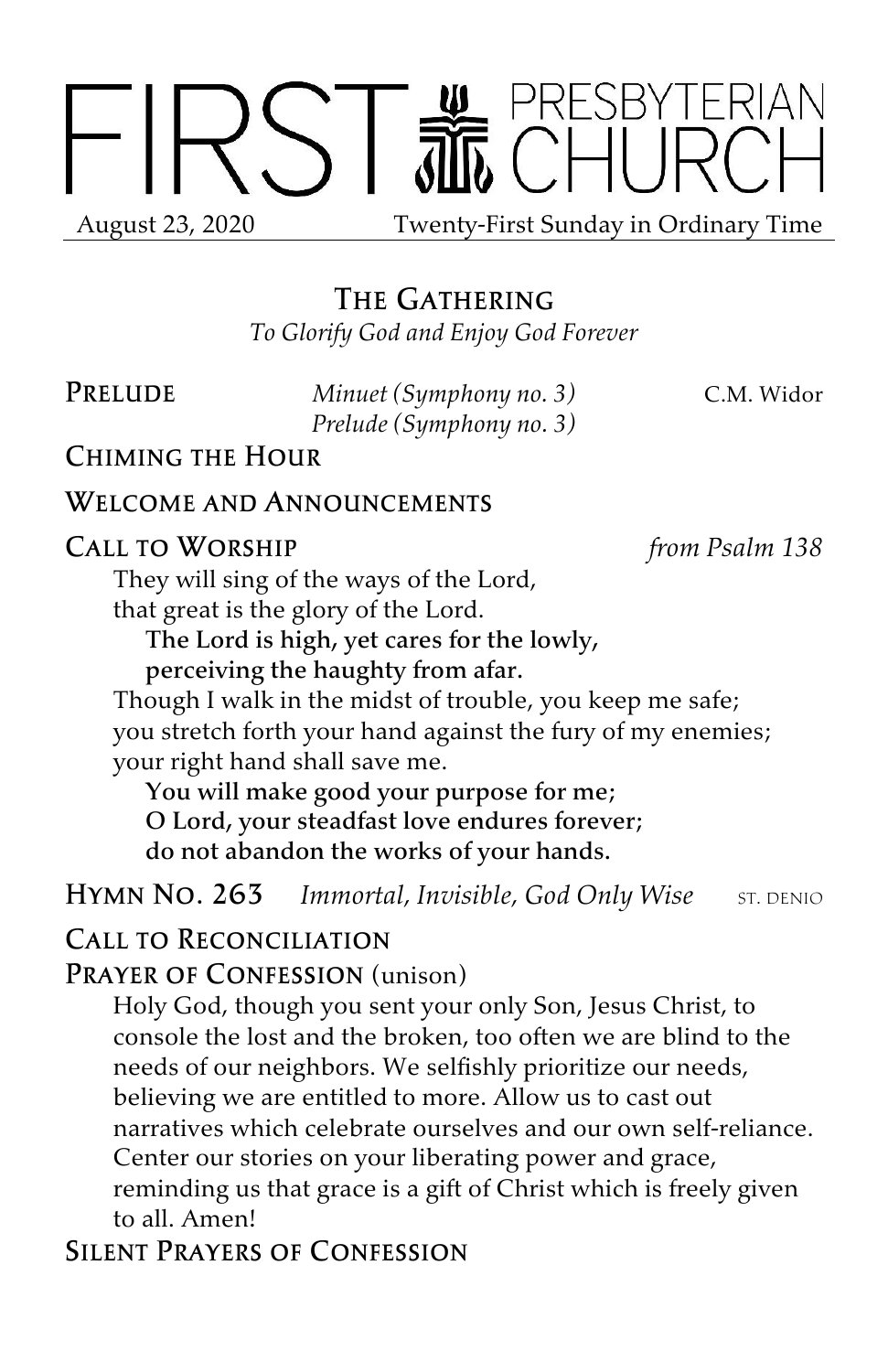## Assurance of Pardon

Leader: In Jesus Christ, our sins are forgiven. People: Alleluia and Amen!

#### GLORIA PATRI Hymn No. 579

*Glory be to the Father, and to the Son, and to the Holy Ghost; As it was in the beginning, is now, and ever shall be, World without end. Amen, Amen.*

## The Peace

The Peace of Christ be with you. And also with you.

# THE WORD OF GOD

## PRAYER FOR ILLUMINATION (unison)

Living God, help us so to hear your holy Word that we may truly understand; that, understanding, we may believe, and, believing, we may follow in all faithfulness and obedience, seeking your honor and glory in all that we do; through Christ our Lord. Amen.

## SCRIPTURE READING Amos 8:1-12

*The end has come upon my people Israel.*

Sermon *Amos: Justice for All Basket* Rev. Sherard Edington

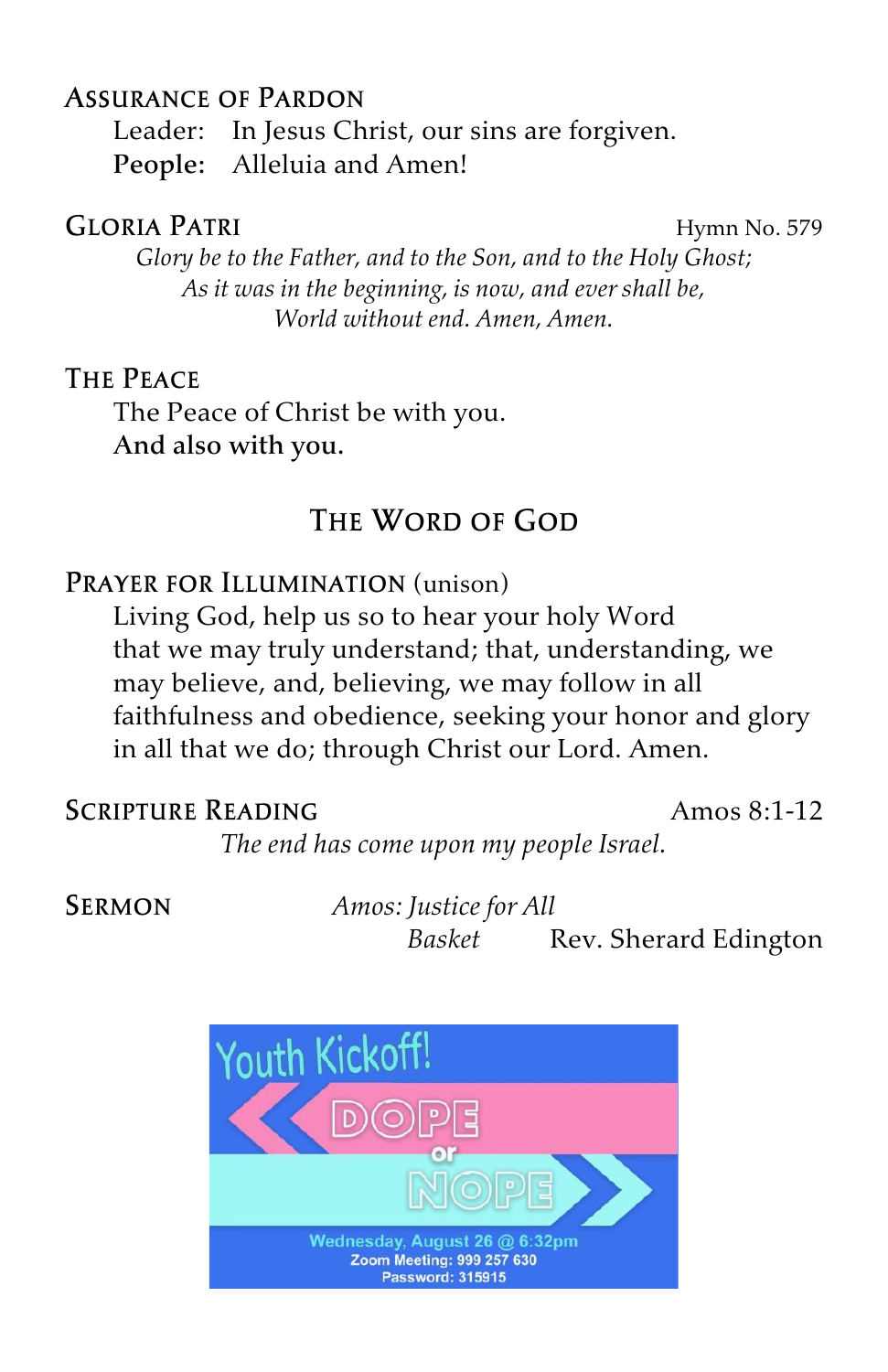# Response of the People

## **AFFIRMATION OF FAITH THE APOSTLES' CREED**

I believe in God the Father Almighty, Maker of heaven and earth,

And in Jesus Christ his only Son, our Lord, who was conceived by the Holy Ghost, born of the Virgin Mary, suffered under Pontius Pilate, was crucified, dead, and buried; he descended into hell;

the third day he rose again from the dead; he ascended into heaven, and sitteth on the right hand of God the Father Almighty; from thence he shall come to judge the quick and the dead.

I believe in the Holy Ghost; the holy catholic church; the communion of saints; the forgiveness of sins; the resurrection of the body; and the life everlasting. Amen.

# Offertory Prayer Doxology

*Praise God from whom all blessings flow; Praise Him, all creatures here below; Praise Him above, ye heavenly host: Praise Father, Son, and Holy Ghost. Amen.*

Prayers of the People and the Lord's Prayer (Traditional) Hymnal Page 16

# Sending Forth

Hymn No. 357 *O Master, Let Me Walk with Thee* maryton

## Charge and Benediction

Postlude *March (Symphony no. 3)* C.M. Widor